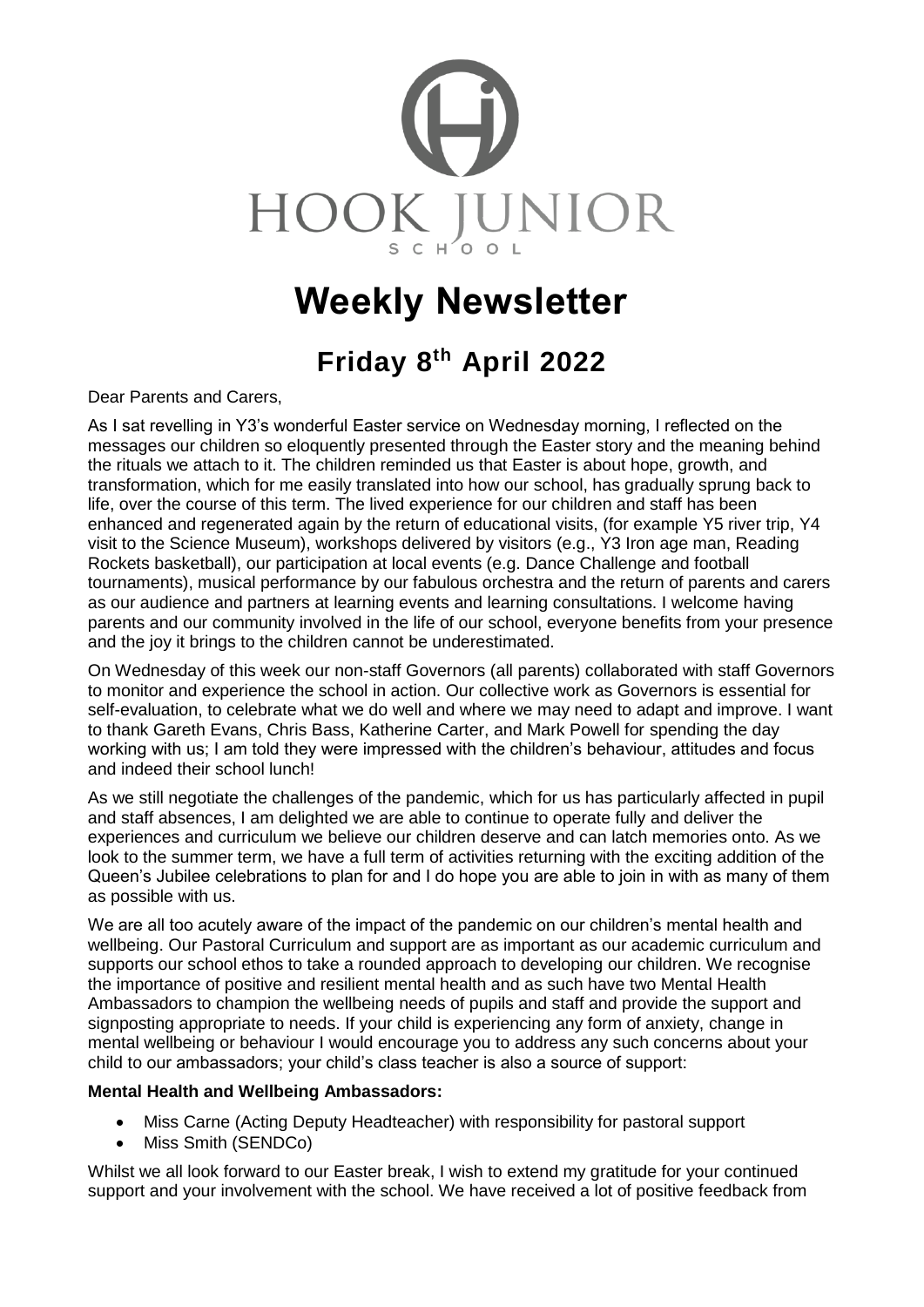parents this term and we are grateful for your feedback, but equally if there is anything you are concerned about, please do get in touch, and speak with us.

In the meantime, have a safe, relaxing, and enjoyable Easter break.

Yours sincerely,

Mrs L Martin

Headteacher

## **Music Exam Success**

Huge Congratulations to the following pupils who have passed their ABRSM Violin Exams with Merit and Distinction! A fantastic achievement indeed!

Jun L, Daniel P, Samuel P, Sofia G, Emilia C

I am so proud of you all. Well done!

Mrs Wakefield

## **Orchestra Spring Concert - Chineham**

On Wednesday evening this week, the children of Hook Junior School's orchestra headed to Christ Church in Chineham to perform in their first 'out of school' concert for more than 2 years. For many of the children it was their first ever such concert!

They were joined by other young musicians from Fairfields, Great Binfields, Oakley and St Mary's junior schools. Each orchestra presented a selection of pieces by themselves before joining together to perform as a combined orchestra of about 90 children. Hook's programme included a Latin inspired medley, Winter II (from Vivaldi's Four seasons), and finished with the ever-popular Yellow Submarine. The joint piece was called Rock-It! And 'rock it' they did…raising the roof in the process!

The whole concert, and especially the last piece Hook played (it's one of the Ocean Commotion pieces which is being performed at the Anvil in June), gave the audience and musicians a preview of what's to come in the BPSM concerts in the summer term.

Well done to all the children involved for such confident and very polished performances - you did yourselves and the school very, very proud!

### **Year 3**

What a busy term Year 3 have had! Year 3 have been working hard learning all about the Iron Age. In Guided Reading we have enjoyed learning about 'The Secrets of Stonehenge' where we have learned about the potential ways the stones were transported and moved into position. We were extremely lucky to have Matt Russell deliver a two-day Iron Age workshop. During the course of the visit, the children got to handle real life artefacts, use a quern stone, create their own shields and spear tips, learn about the different materials and weapons that were around during this time period and complete a range of activities for warrior training whilst exploring what life was like in the Iron Age. We have continued this learning in our DT where we have been learning about leavers and linkages to create our own pop up books based on The Stone Age Boy.

Wellbeing, recognising our strengths and celebrating what we are good at are so important! During our My Happy Minds sessions, we have been learning all about the brain. We have been focusing on what we can do to keep our minds and brains healthy and noticing our strengths and those of others. We thoroughly enjoyed our visit from Caroline and Harold the giraffe (SCARF) where we learned more about the healthy choices we can make and how certain types of food can be good in moderation.

In their RE unit, the children have been learning about Easter and the changing emotions throughout the Easter story. Year 3 have worked extremely hard on their Easter Service and we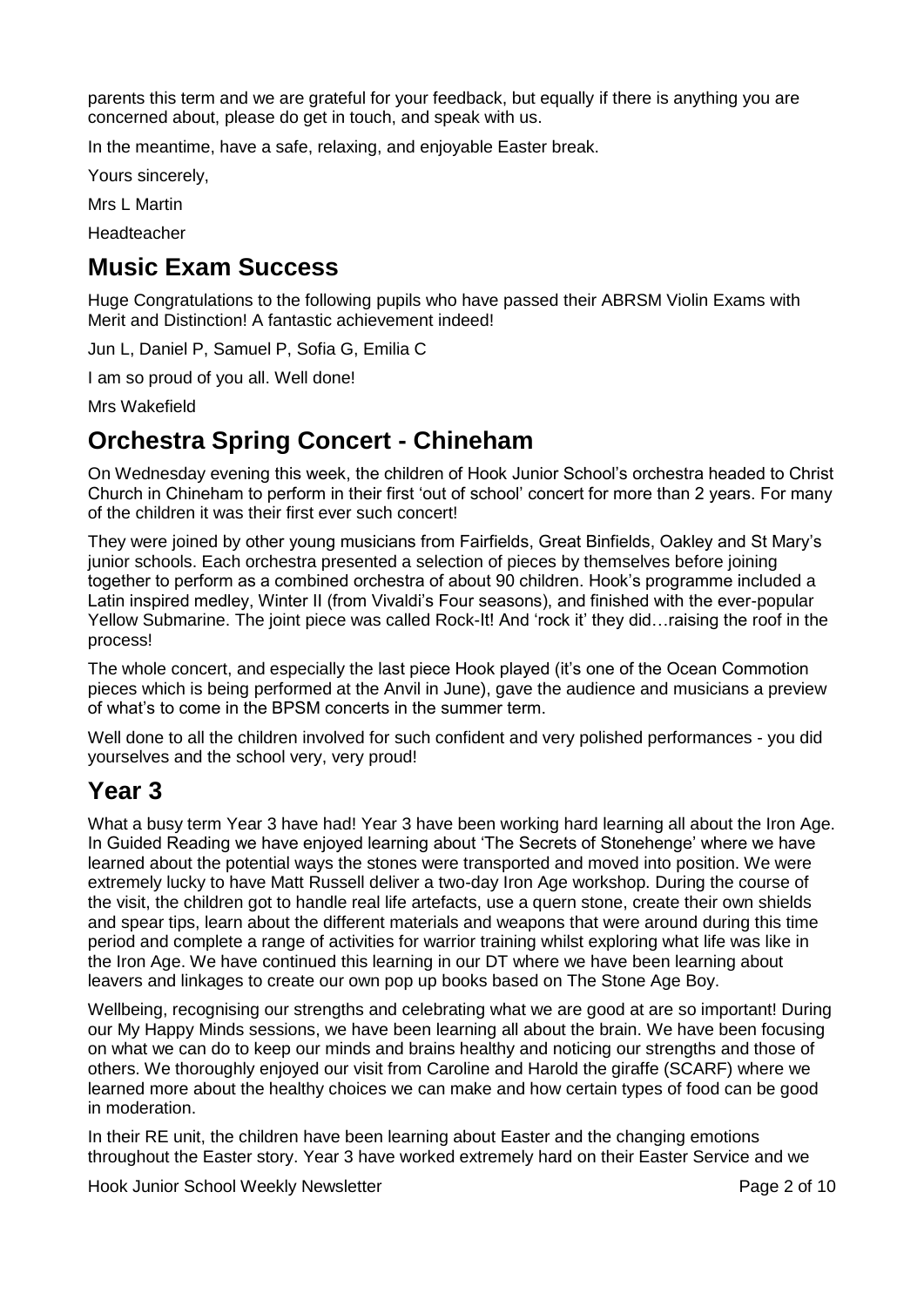would like to thank all the parents and carers who were able to attend. It has been lovely to be able to invite parents back into school again.

Have a restful Easter break and we look forward to exploring the Romans in the Summer term.

Mrs Boardman and Year 3 Team

## **Year 4**

Throughout Spring Term, Year 4 have learnt all about Sustainability. Our topic started with a visit from Kate from Fleet Scoop, who provided an informative assembly to Year 4 detailing the way plastic is damaging the environment and what her shop does to try and combat this. From this, the children wrote leaflets to educate others on the importance of recycling, giving examples of sustainable swaps they could make in order to help save the planet. The top two from each class were chosen and are now up in Fleet Scoop for the public to see. This was further built upon in PSHE, where the children created a poster campaign to encourage members of the public to protect the planet from climate change. Within our school context, the children wrote a letter to a member of staff, including Mrs Martin and Mr Addison, detailing ways we could use less paper in school to become more environmentally friendly. We also went on a litter pick around school, finding many items to put in the bin! Recently, the children were able to create and produce their own podcast, aimed at other children their age, educating and providing ideas on how to become eco-warriors.

Year 4 have also had a busy few weeks in our Science lessons. The children were delighted to have their adults in to class for a Science week lesson – the great nest build! Using only pegs, they had the challenge of building a Gentoo Penguin nest using only the resources available, which were then tested with water, wind and rockfalls. The rooms were filled with excitement and the children spoke highly of the event after. We have also been learning all about sound within Science, including parts of the ear and how sound travels. This culminated in a very exciting trip to Winchester Science Centre. The children were able to sit back, relax and enjoy a planetarium display, pretending to be astronauts going up into Space and looking at all the different planets and constellations. After an exciting morning looking around the different exhibits (including a giant ear they could climb through!), they participated in a workshop demonstrating how sound travelled, as well as showing the importance of combining senses with sound. The children had to close their eyes and identify where the sound came from – even the adults found it tricky.

Within the rest of the foundation subjects, the children have had the opportunity to learn the Ukulele in music, finishing by playing along to the song Roar. They also learnt a new sport in PE, handball, and it has been lovely to see the children so involved and competitive on an even playing field. In geography, we have learnt all about different archipelagos and the human and physical features that might attract us to them. The children spoke about places they had visited and went away saying they had new places they wanted to go and see, including Norway and Iceland. It has been a very positive term for Year 4, and the children have worked incredibly hard and achieved high quality learning outcomes. We hope they enjoy a restful Easter break.

Happy Easter from the Year 4 teachers!

## **Better Lunchtimes Mark**

At the beginning of this term, we had a visit from a member of the School Health team who run a Better Lunchtimes initiative. We had previous involvement with the team before the pandemic and began on a journey to transform lunchtimes but unfortunately this was put on hold when we were unable to eat in the hall and had to play in classes. After their recent visit we received a report which included a summary of how things have progressed since the initial visit and some actions for us to put in place.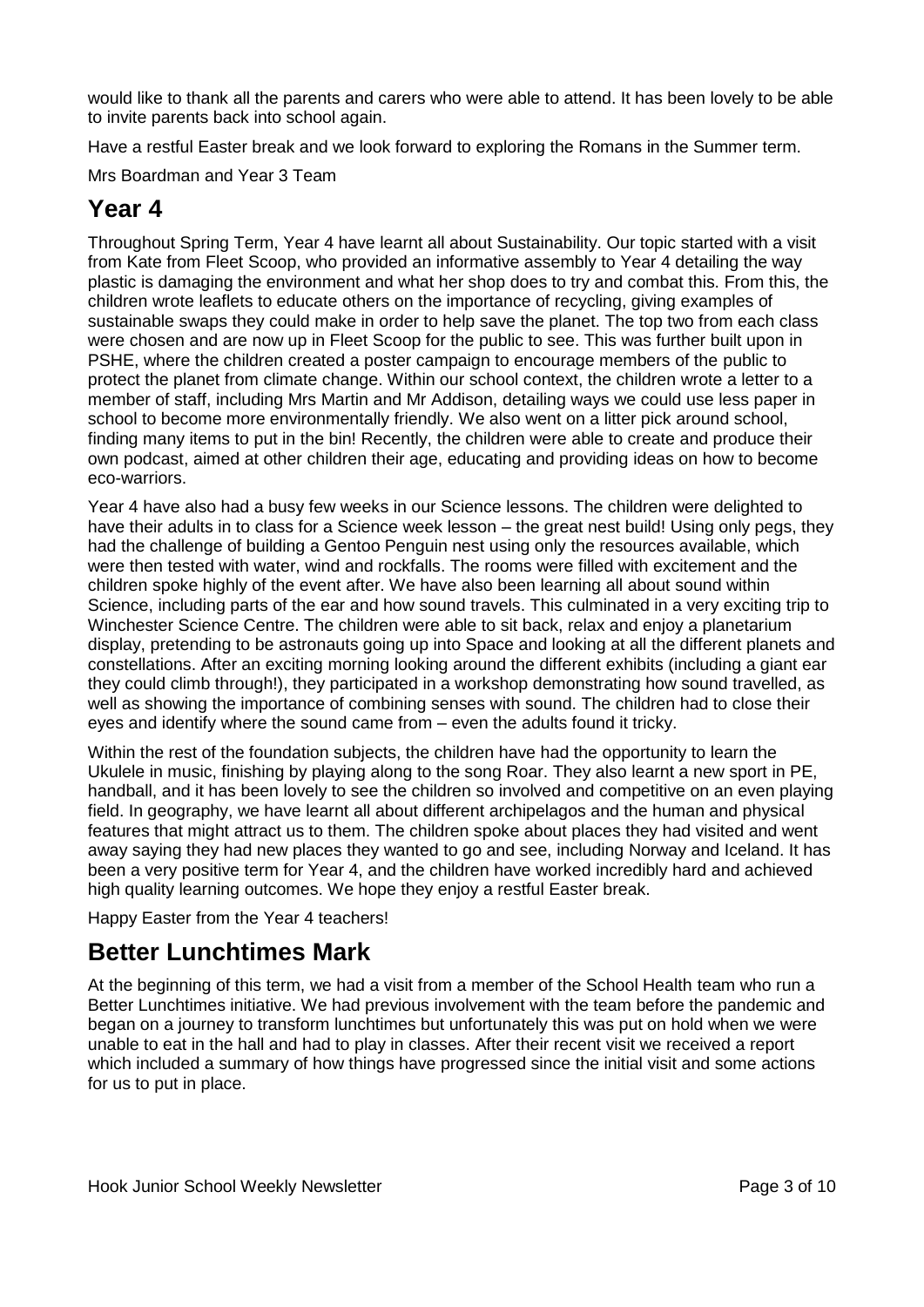Here are some highlights from the report:

'The dining space has significantly improved since the first audit. The layout is attractive, a restaurant styled service has been implemented and lunch is far more organised. The staff do a good job of engaging with pupils and have a presence in the dining space.'

'Staff are doing great. Are very passionate and are innovative.'

'Kitchen team – are new and seemingly doing a great job. Food looks great and pupils are enjoying it.'

'The ball zone is a fantastic space, the playground lead, is doing a fantastic job.'

Since the report, we have implemented the actions given and are now waiting to receive our Better Lunchtimes Mark.

A big thank you to our lunchtime team and LSAs for all your hard work with this initiative!

### **Maths**

Maths at Hook Junior School has seen a number of changes this year as we have continued to teach for a depth of understanding in maths mastery. Central to attaining maths mastery is having strong mental fluency. The year started with training for all staff on the wide range of mental methods that children would be expected to be proficient in and each year group has had a unit exploring and experimenting with these lessons. The confidence that the children have in being able to select and explain how they've solved their mental calculations has been a joy to see, whether that be partitioning or redistributing, and has allowed them to free up their mental capacity when solving problems. The home learning has tied into this as many of the questions they have been set have been tailored towards specific mental strategies.

Key to mental fluency is the learning of times tables and this year has seen the introduction of a new times tables scheme that aims to develop this essential knowledge. Through hearing the times tables repeatedly through chanting and having opportunities to regularly recall them in low pressure conditions, the children are able to more effectively memorise these facts and many have expressed how their times table knowledge has improved considerably – even those who would have considered their number fact knowledge to be strong to start with. This has further been supported through Times Table Rock Stars which we have continued to subscribe to and continues to provide an engaging way for children to learn their tables.

Our maths curriculum has been revised to follow resources and sequences from the National Centre for the Excellence in the Teaching of Mathematics (NCETM) which has given some wonderful visuals and teaching sequences to ensure a depth of conceptual understanding while meeting the aims of both the National Curriculum and maths mastery approach. The revised medium term plans with be available shortly from the school website along with a completely new calculation policy. This now ties in with our drive towards mental fluency as it contains the key mental strategies as well as the written methods taught in each year group. The point at which formal written methods are taught have also been reviewed leading to a formal written method for addition and subtraction now being taught in year 3 and a formal written method for multiplication and division now being taught in year 4. If you want to check how we teach each of these methods or just want to find out what redistribution is, take a look at the calculation policy. It has been specifically created with the aim of helping parents and carers in mind and we hope to be able to provide example videos alongside this in the no-too-distant future.

## **Year 6 2022 SATS Attendance Expectations**

**SATS week for all year 6 pupils is Monday 9th May to Friday 13th May.**

Please note, **NO** child is to be taken out of school during a period of statutory testing. Unauthorised absence during the week of SATS is subject to an immediate fixed term penalty regardless of length. Please therefore note the dates in your diaries where it is essential your child is in school.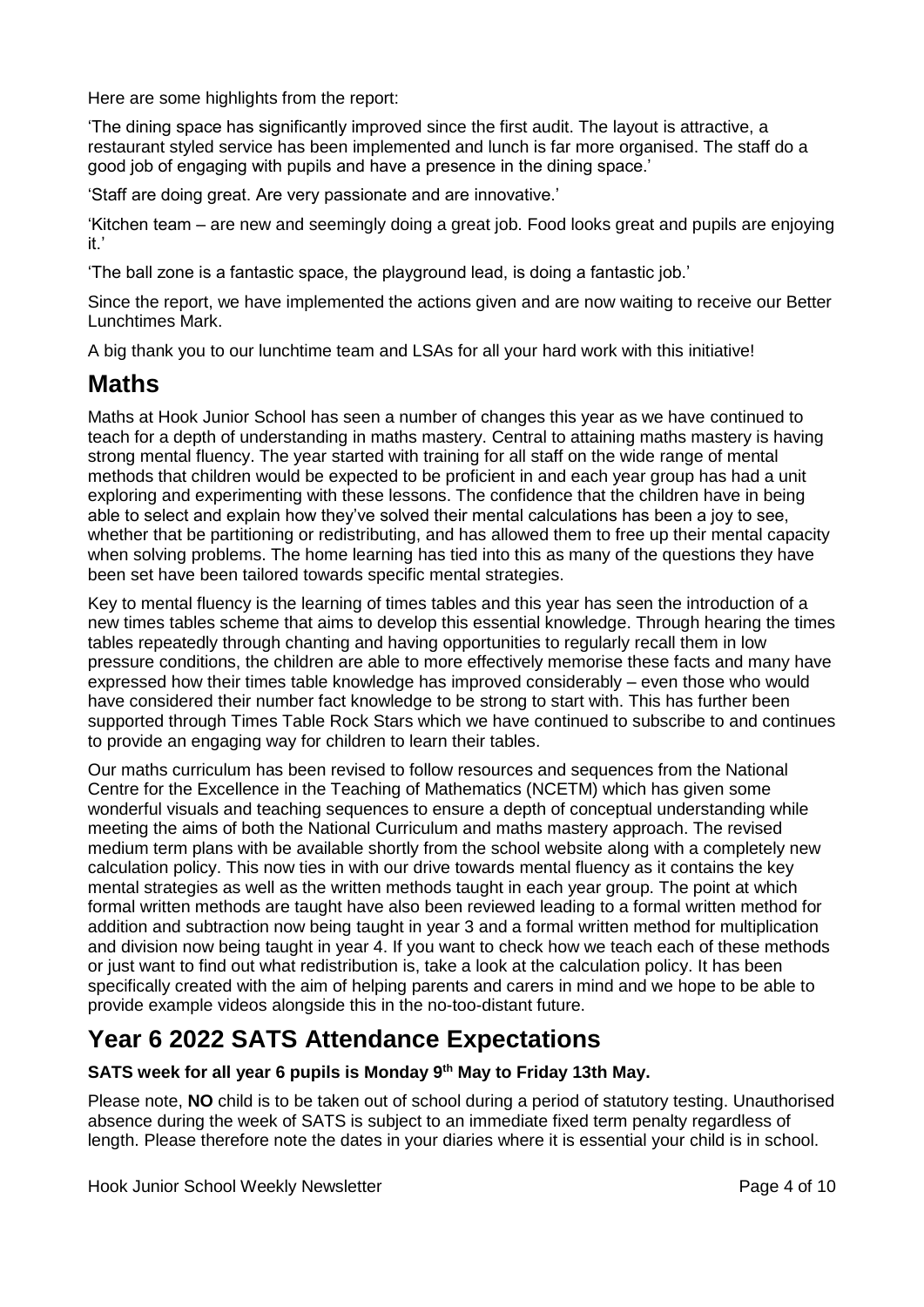## **Life Education Wessex workshops**



This week, each class was visited by Life Education for a workshop to help enrich their PSHE curriculum.

The children were engaged and enjoyed the sessions.

We would like to say a big thank you to the Odiham Rotary for their continued support of this annual opportunity for the children, including their generous financial contribution.

## **Hampshire Information Book Award 2022**



Year 4 have been busy taking part in the Hampshire Information Book Award, where they get to read and analyse shortlisted books chosen by The School Library Service.

The aims of the award are to develop pupils' critical abilities of non-chronological texts using their discussion skills, whilst also helping them to develop the ability to evaluate information sources. It's a wonderful opportunity to watch the children grow in confidence using information texts and celebrate the value of information books in an electronic age.

In March the children were asked to vote on their favourite book – well the result is in and the winner is: Ocean Life by Anita Ganeri.

## **KOOSA Kids Easter Holiday Club**

Two Weeks of Unlimited Fun Ahead at KOOSA Kids Easter Holiday Clubs (11th to 22nd April).

KOOSA Kids Easter Holiday Club programme is set to excite and delight your children with our Mini Beast Madness and Easter Eggstravaganza themed weeks. Your children will be taking part in up to 9 activities each day, always a mixture of sporty and team games, arts & crafts, drama and imagination. All from just £24 per child, per day (10.00am to 4.00pm).

Whether you need essential childcare or are looking for a fun day out for your children, we will ensure your children have so much fun, they will be itching to come back again and again! Bookings for May Half Term and Summer are also open.

Call 01276 21884 or visit [www.koosakids.co.uk/holiday-club](http://www.koosakids.co.uk/holiday-club) for more information.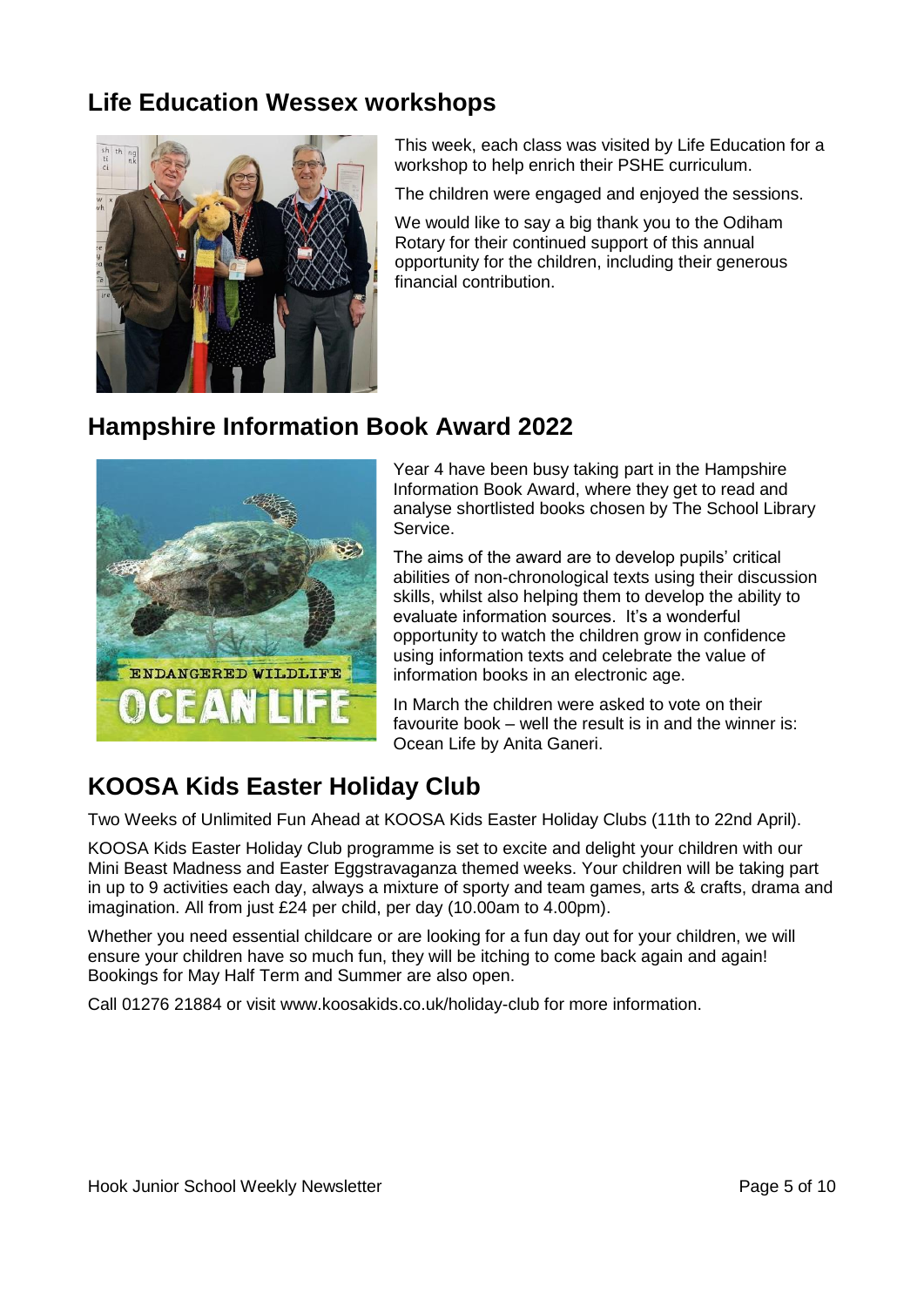## **Happy Circus is back!**



The HSCA are very excited to be welcoming back the fabulous Happy Circus!

Tickets are still available to buy for Wednesday 27 and Thursday 28 April. Visit the [HSCA's](https://l.facebook.com/l.php?u=https%3A%2F%2Fwww.pta-events.co.uk%2Fhsca&h=AT1jAyelLPs7FhFdcrtt1kocrEyYTYuhUzLxo6QNJ32avwMLeOT-ce5mY-A2QA9EUbJ6NgaTDxV46Z2x7oXx_6fc3qA4vNsfewWjhv2V6YBtxU8mrZgss0krSZwJaVSN3VXRUIBjk0DVG_-7VzM8&__tn__=-UK-R&c%5b0%5d=AT1zr6-4V6QMJkdMwKHgYSxCoPENWzVEWnaeAoE7yJK85lW9h5CBN3Nmr-aHC8oqBlI34Cfr9of6452__o221BkYIAVw87ZRTX03mVZ-6NrjHSuQSQMw-tqNuNUNILHTdjqI7cZtwx5GRqA5u1aLM6SkWyQhXcw3E2yPYF0qI8-lqDgZJkUT4FpI9tpyWU-X_2bk3f4GZxx8sKI5BJZGJg) PTA Social [website](https://l.facebook.com/l.php?u=https%3A%2F%2Fwww.pta-events.co.uk%2Fhsca&h=AT1jAyelLPs7FhFdcrtt1kocrEyYTYuhUzLxo6QNJ32avwMLeOT-ce5mY-A2QA9EUbJ6NgaTDxV46Z2x7oXx_6fc3qA4vNsfewWjhv2V6YBtxU8mrZgss0krSZwJaVSN3VXRUIBjk0DVG_-7VzM8&__tn__=-UK-R&c%5b0%5d=AT1zr6-4V6QMJkdMwKHgYSxCoPENWzVEWnaeAoE7yJK85lW9h5CBN3Nmr-aHC8oqBlI34Cfr9of6452__o221BkYIAVw87ZRTX03mVZ-6NrjHSuQSQMw-tqNuNUNILHTdjqI7cZtwx5GRqA5u1aLM6SkWyQhXcw3E2yPYF0qI8-lqDgZJkUT4FpI9tpyWU-X_2bk3f4GZxx8sKI5BJZGJg) to buy your tickets. Tickets are not available to purchase direct from the school offices.

If you have any questions or would like to volunteer and help the HSCA with this, or other events, you can sign up during ticket purchasing process, or contact the HSCA directly by emailing [contactus@hs-ca.org.uk.](mailto:contactus@hs-ca.org.uk)

## **Stars of the Week**

Year 3: Darcey G, Amelia F, Robin K, Ellis B

Year 4: Kayden WA, Ella H, Bella F, Paige M

Year 5: Blake C, Daisy Mae MB, Emma H, Thomas A, Norah W

Year 6: Sanjeev V, Esme O, Poppy J, Evie P

### **House Points this week**

| Austen        | 192 |
|---------------|-----|
| <b>Brunel</b> | 218 |
| Nightingale   | 199 |
| Wellington    | 182 |

**House point winners this week: Brunel**

**Reading classes of the week: 3OC**

**Reading Raffle Winner: Sophie R**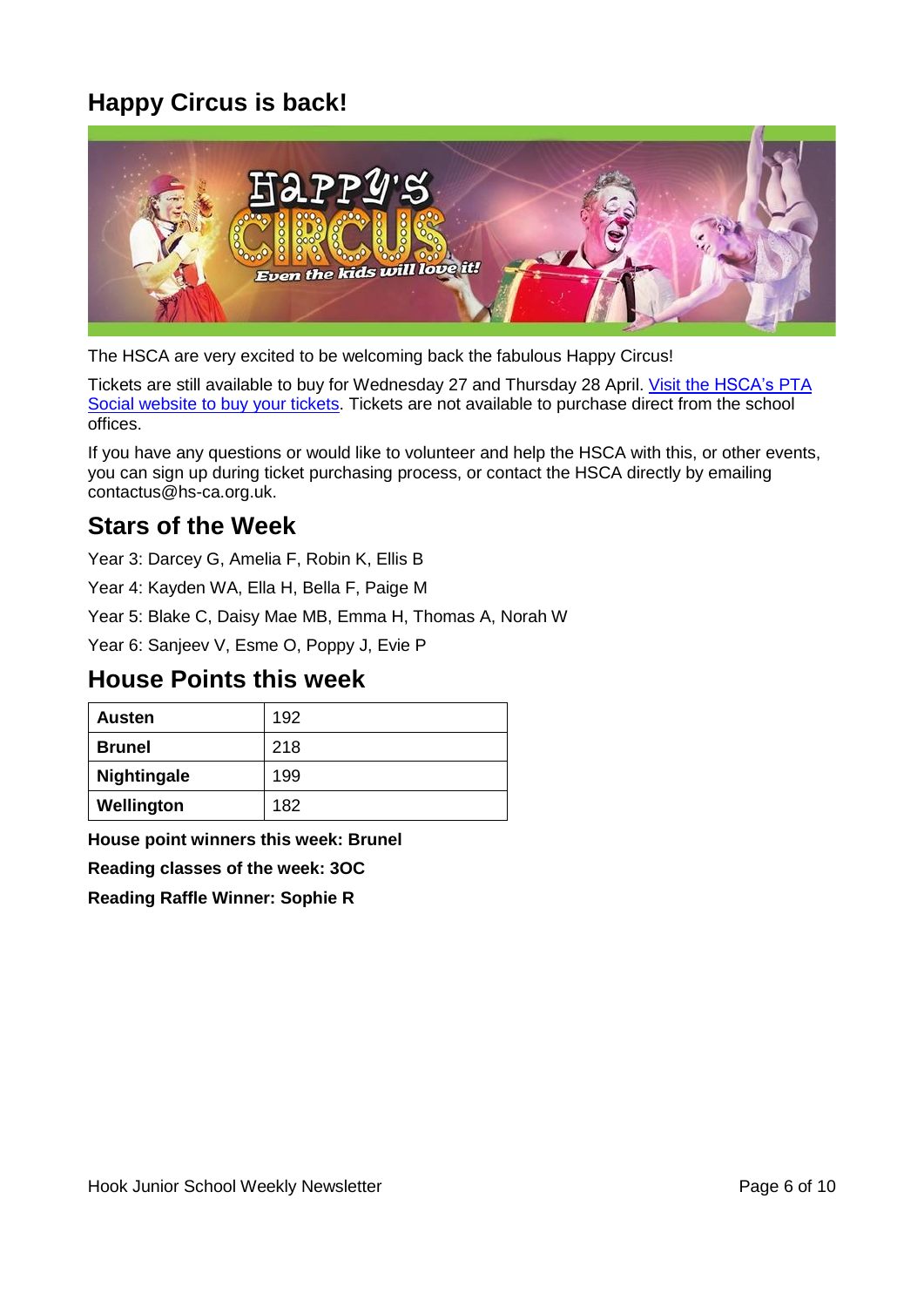## **Attendance This Week**

*Every day counts… Your child's attendance matters!*



Overall attendance this week: 90.7%

## **Find out more...**

Follow [@hookjunior on Twitter](https://twitter.com/hookjunior) and [visit our Facebook page](https://en-gb.facebook.com/hookjuniorschool/) for more updates and photos.

## **Key Dates**

| 25 Apr | Summer Term - back to school                    |
|--------|-------------------------------------------------|
| 25 Apr | Year 6 Parents SATs Information Evening, 5.30pm |
| 27 Apr | Happy's Circus                                  |
| 28 Apr | Happy's Circus                                  |
| 19 May | Class Photos                                    |
| 23 May | Year 3 Roman Workshop                           |
| 30 May | <b>Summer Half Term Week</b>                    |
| 8 Jun  | HSCA Bag2School                                 |
| 9 Jun  | Year 4 Trip to Ufton Court                      |
| 10 Jun | Year 4 Trip to Ufton Court                      |
| 14 Jun | <b>HSCA Father's Day Sale</b>                   |
| 16 Jun | <b>HSCA Father's Day Sale</b>                   |
| 22 Jun | Sports Day                                      |
| 25 Jun | <b>HSCA Gin Festival</b>                        |
| 27 Jun | Year 6 Transition day to Robert Mays School     |
| 28 Jun | Year 6 Transition day to Robert Mays School     |
|        |                                                 |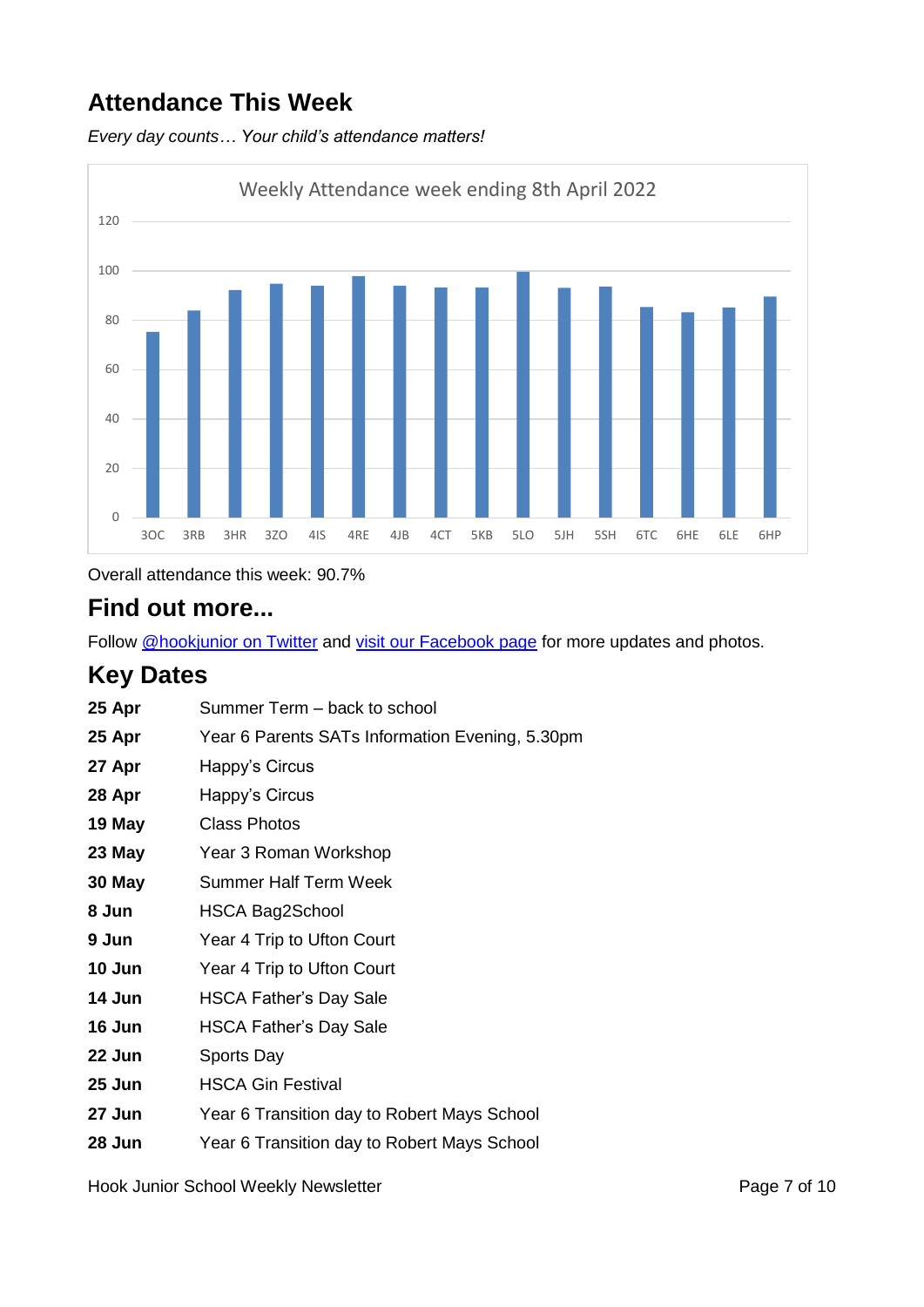- **Jul** Year 6 Residential trip to PGL Marchants Hill
- **Jul** HSCA Summer Fair
- **Jul** Year 6 Festival
- **Jul** End of term 1:30 finish
- **Sept** INSET day
- **Sept** INSET day
- **Sept** Children return to school

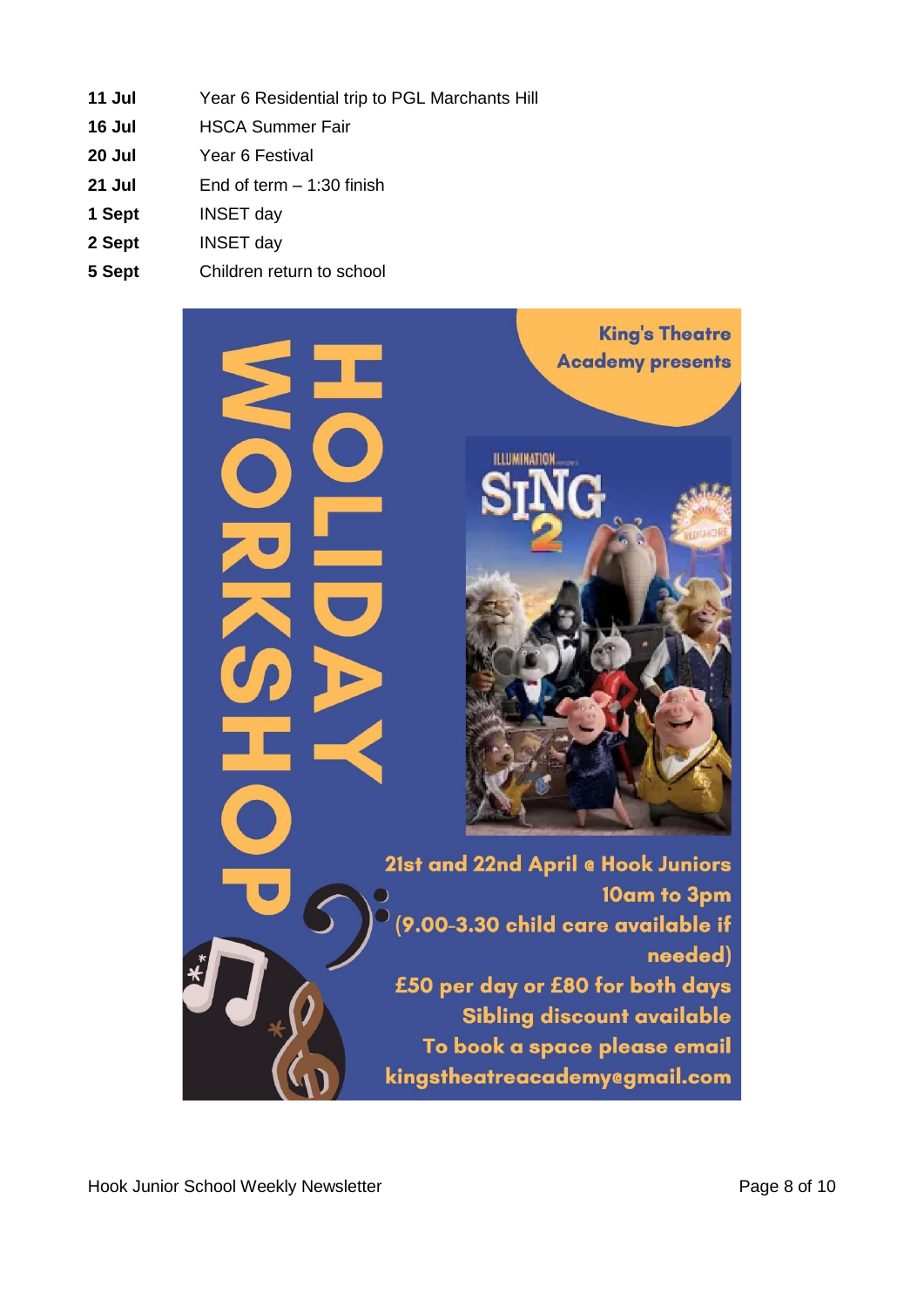



**Camp Venue JOHN MADEJSKI ACADEMY** NORTHUMBERLAND AVENUE, **READING, RG2 8DF** 

For bookings, please visit<br>www.readingrockets.co.uk Visit the "want to play" section<br>and select 'school holiday camps'

**Reading Rockets Easter Shooting** Workout

**Pro Shooting Workout** Girls and Boys Aged 8-12 Years Old Thursday 2<sup>fst</sup> April **Time: 10-12pm** £10 per player

**Pro Shooting Workout** Girls and Boys Aged 13-17 Years Old Thursday 2<sup>tst</sup> April Time: 1-3pm £10 per player



# **EASTER CAMP - Reading Rockets All Girls Camp**

**CAMP INFORMATION** AGE: 9-15 YEAR OLDS DAY: WEDNESDAY 20TH APRIL **TIME: 10-2.30pm COST: £27** (Rockets squad member discount available)

**Camp Venue** 

JOHN MADEJSKI ACADEMY NORTHUMBERLAND AVENUE, **READING, RG2 8DF** 



Hook Junior School Weekly Newsletter